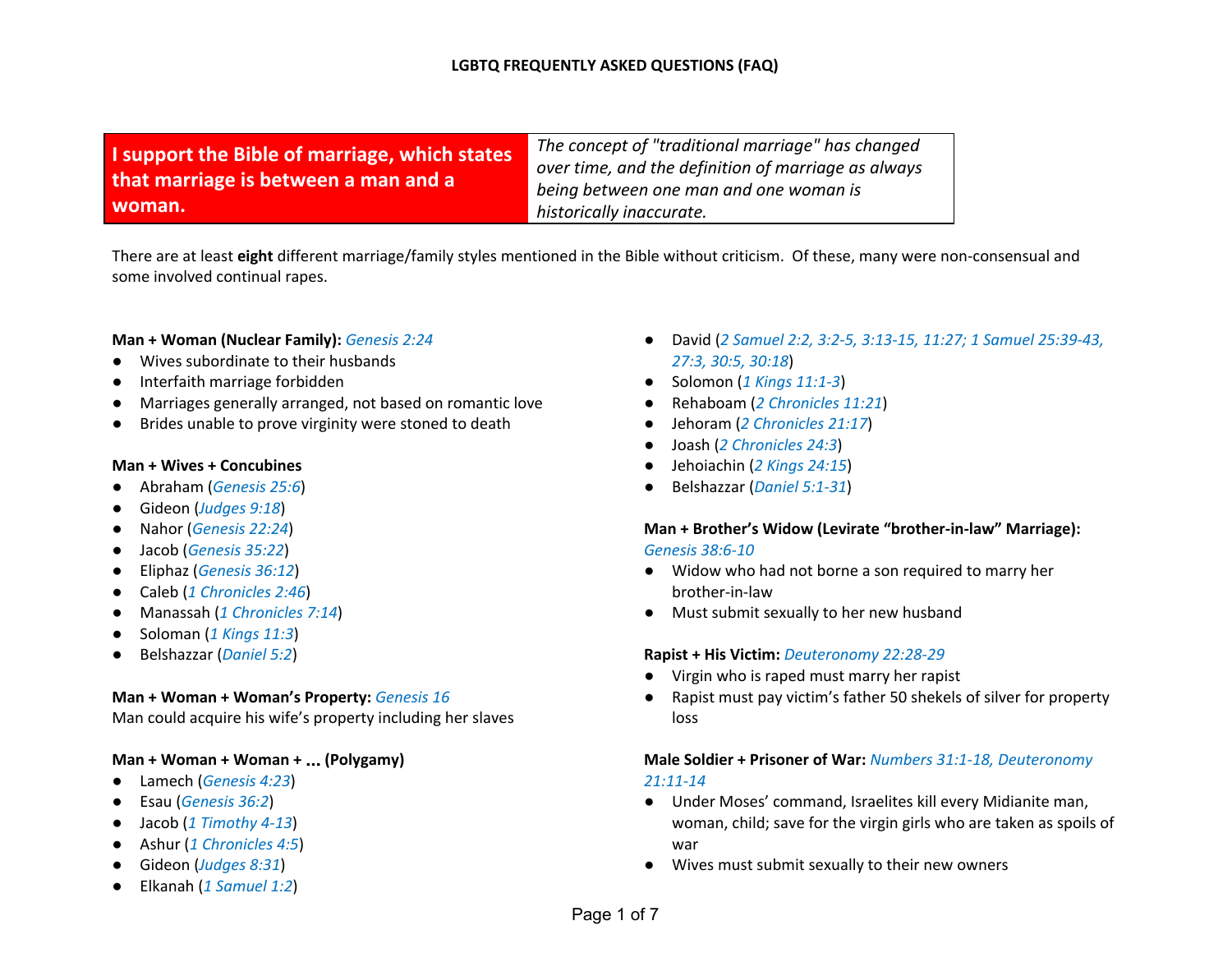#### **Male Slave + Female Slave:** *Exodus 21:4*

● Female slaves must submit sexually to their new husbands

● Slave owner could assign female slaves to his male slaves

| Marriage is a religious institution and it | Marriage is an ancient institution, predating recorded |
|--------------------------------------------|--------------------------------------------------------|
| comes from the Bible.                      | history.                                               |

Early marriage was seen as a strategic alliance between families. In some cultures, parents even married one child to the spirit of a deceased child to strengthen familial bonds.

Marriages in the West were originally contracts between the families of two partners, with the Catholic Church and the state staying out of it. **In 1215, the Catholic Church decreed that partners had to publicly post notices** of an impending marriage in a local parish to cut down on the frequency of invalid marriages (in place until the 1980s). **Until the 1500s, the Church accepted a couple's word** that they had exchanged marriage vows.

Monogamy may seem central to marriage, but polygamy is throughout history. Monogamy became the guiding principle for Western marriages sometime between the **sixth and the ninth centuries**. There was a protracted battle between the Catholic Church and the old nobility and kings who wanted to say 'I can take a second wife. The Church eventually prevailed, with monogamy becoming central to the notion of marriage by the ninth century.

Still, monogamous marriage was very different from the modern conception of mutual fidelity. Though marriage was legally or sacramentally recognized between just one man and one woman, until the 19th century, men had wide latitude to engage in extramarital affairs.

Only by about 250 years ago did the notion of love matches gain traction, meaning marriage was based on love and possibly sexual desire. But **mutual attraction in marriage wasn't important until about a century ago**.

Source: https://www.livescience.com/37777-history-of-marriage.html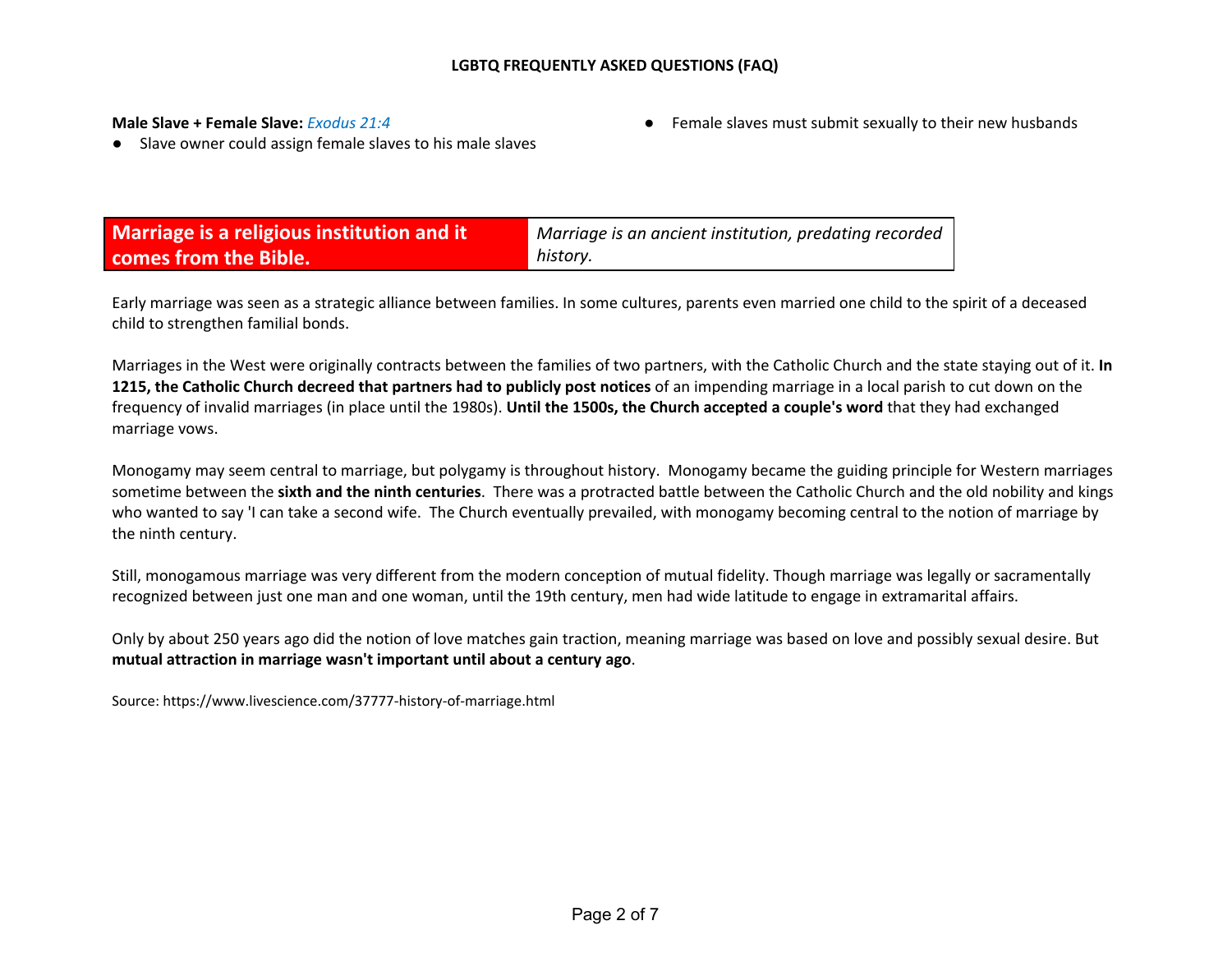| The Bible says that homosexuality is a sin. | The New Testament indicates that many acts are<br>"abominations," all of which relate to violations of<br>cultural practices and norms of the time. The Old<br>Testament is subject to inaccurate translations and<br>failure to consider the context of a handful of<br>passages which contribute to the perception by some<br>that the Bible addresses monogamous same-sex |
|---------------------------------------------|------------------------------------------------------------------------------------------------------------------------------------------------------------------------------------------------------------------------------------------------------------------------------------------------------------------------------------------------------------------------------|
|                                             | relationships.                                                                                                                                                                                                                                                                                                                                                               |

Picture a man and a woman who are devoted to each other. They have a loving, caring, faithful relationship. Now, use those same words to describe a relationship between two men. Does it really matter? Just like heterosexual relationships, same sex relationships are not harmful to anyone, and are characterized by positive motives and traits like faithfulness, commitment, mutual love, and self-sacrifice. Is a prohibition on same sex relationships consistent with the overarching message of Jesus Christ, and are they are consistent with the traits of sin?

While the Bible doesn't change, our understanding is continuously undergoing change. For example, Luke 16:18 seems to clearly establish the Bible's position on divorce and remarriage: "Anyone who divorces his wife and marries another commits adultery, and whoever marries a woman *divorced from her husband commits adultery."* In 1884, the General Conference of the Methodist Episcopal Church (MEC) approved a statement on the sanctity of marriage, declaring adultery to be the only justification and legal basis for divorce and prohibiting ministers from remarrying divorced persons.\*

However, the UMC position evolved, becoming more permissive in 1940, then 1960, and again in 1984, becoming increasingly consistent with the central message of Jesus' ministry+: "Divorce does not preclude a new marriage. We encourage an intentional commitment of the Church and society to minister compassionately to those in the process of divorce, as well as members of divorced and remarried families, in a community of *faith where God's grace is shared by all."~*

\*http://unitedmethodistreporter.com/2016/04/28/divorce-and-remarriage-in-american-methodism-the-evolution-of-church-positions-from-1884-to-2012/ ~http://www.umc.org/what-we-believe/the-nurturing-community#divorce +https://bibledebates.wordpress.com/2010/03/27/methodist-changes-on-divorce/

Also, see these resource links: Does Christian Scripture Really Condemn [Homosexuality?](http://www.patheos.com/blogs/freedhearts/2016/09/01/nocondemnation/)

The Clobber Verses - Six verses cited at gays, lesbians, same-sex [relationships](https://postbarthian.com/2017/10/11/clobber-verses-six-scriptures-cited-gays-lesbians-sex-relationships-lgbtq/) and the LGBTQ+

The Bible Doesn't Say That [Homosexuality](http://www.rmnetwork.org/newrmn/wp-content/uploads/2016/09/Booklet-about-Homosexuality-and-the-Bible-Sept.-2016.pdf) is a Sin An Analysis of the Seven Scriptures Sometimes Claimed to Refer to [Homosexuality](http://www.rmnetwork.org/newrmn/wp-content/uploads/2016/09/Booklet-about-Homosexuality-and-the-Bible-Sept.-2016.pdf)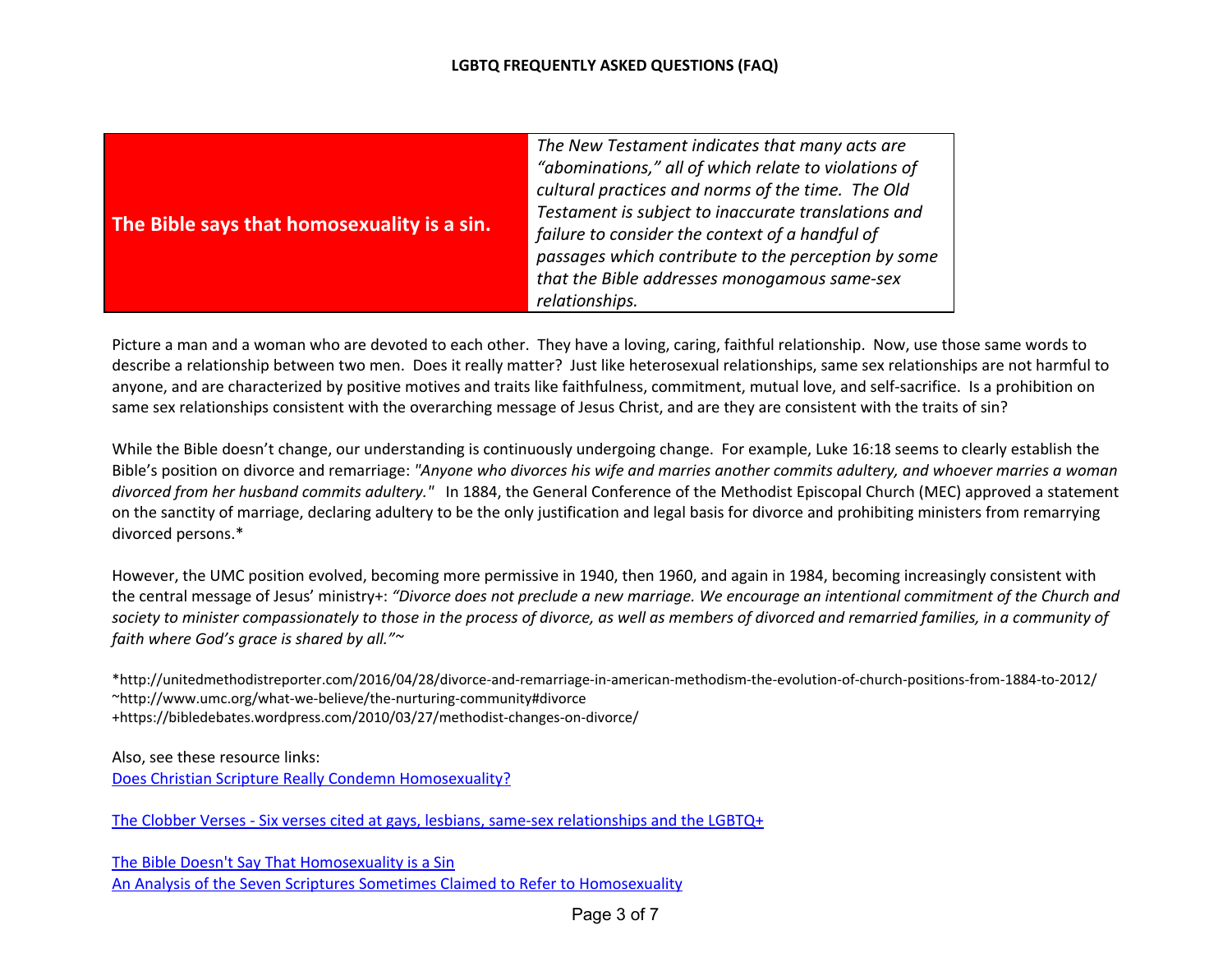| The United Methodist Church has long |  |
|--------------------------------------|--|
| considered homosexuality contrary to |  |
| <b>Christianity.</b>                 |  |

*The UMC position labeling homosexuality incompatible with Christian teaching wasn't enacted until 1972.*

Sixteen years AFTER this ban (in 1988), the General Conference created a "Committee to Study Homosexuality" to present a report to the General Council on Ministries. While the committee membership was intended to be "truly inclusive," no gay people were allowed to join the committee. Nevertheless, after four years of study (in 1992), the committee reached the following consensus:

- The 7 references to homosexuality in the Bible represent ancient culture and not the will of God. They cannot be taken as definitive.
- Homosexuality is a normal human sexual variant, which can be healthy and whole.
- Covenantal, committed, and monogamous homosexual relationships should be affirmed.
- These conclusions are supported by God's grace, which is visible in the life of lesbian and gay Christians.

A majority report recommended: "The present state of knowledge and insight in the biblical, theological, ethical, biological, psychological, and sociological fields does not provide a satisfactory basis upon which the church can responsibly maintain the condemnation of all homosexual *practice."*

This report, from the UMC's own appointed committee, was "received" by the General Conference, but not approved.

Source: http://www.religioustolerance.org/hom\_umc6.htm

| Same sex marriage doesn't make sense       | Many heterosexual couplings are unable to procreate, |
|--------------------------------------------|------------------------------------------------------|
| because the primary purpose of marriage is | but this does not disqualify them from becoming      |
| procreation.                               | married.                                             |

In many early cultures, men could dissolve a marriage or take another wife if a woman was infertile. However, the early Christian church was a trailblazer in arguing that **marriage was not contingent** on producing offspring.

As well, this line of thought would also mean that infertile couples\*, couples too old to have children, couples in which a partner was physically, emotionally, or mentally unable to conceive, and couples who simply don't want to have children are also precluded from marriage. Because (as of 2012) married couples without children outnumbered married couples with children by 9%~, that would mean a lot fewer marriages.

\*6% of married women aged 15-44 are infertile, according to the Centers for Disease Control and Prevention. National Center for Health Statistics, US Centers for Disease Control and Prevention, "Infertility," cdc.gov, Feb. 13, 2014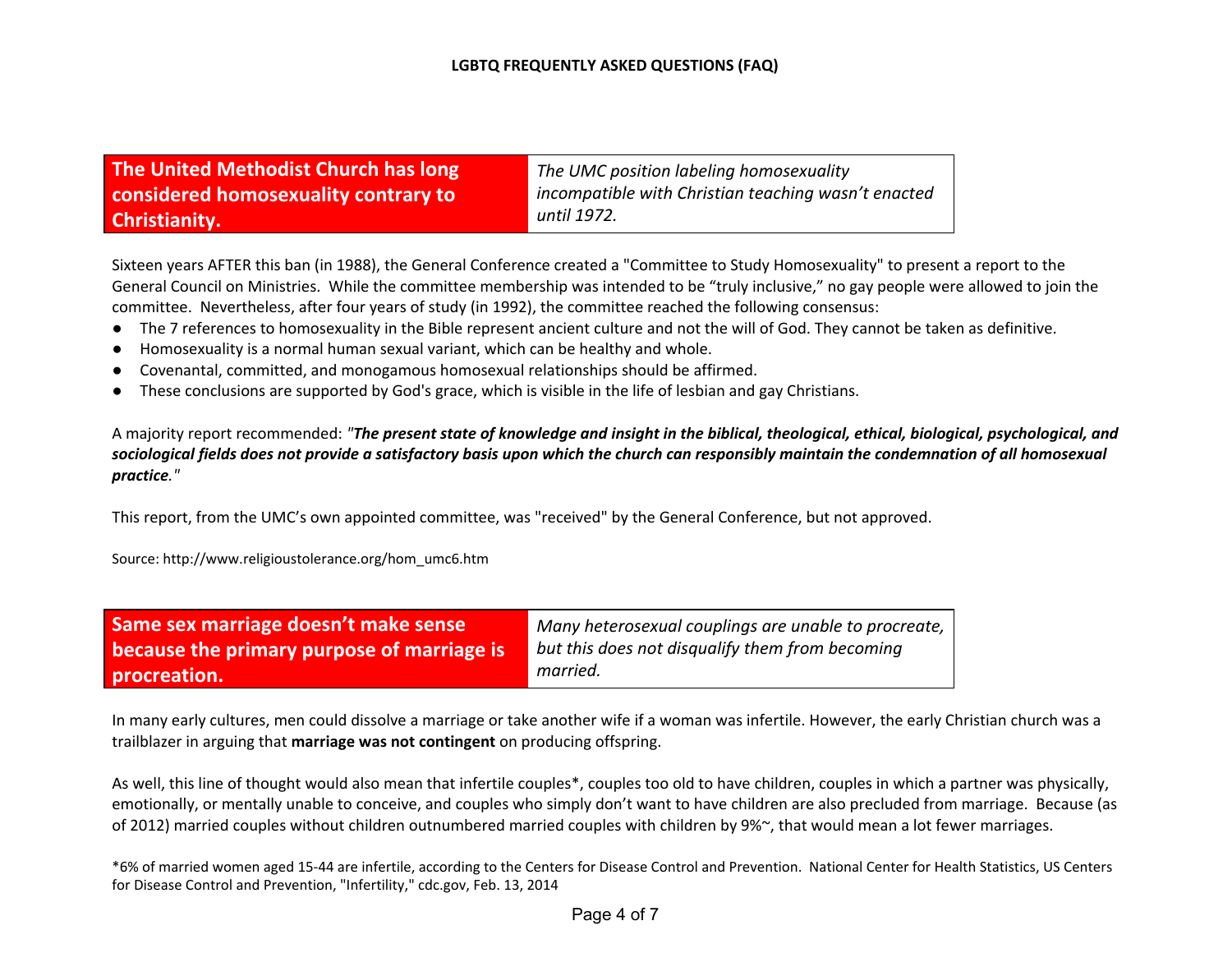~ Jonathan Vespa, Jamie M. Lewis, and Rose M. Kreider, "America's Families and Living Arrangements: 2012," census.gov, Aug. 2013

| Homosexuality is unnatural. | Homosexual behavior has been documented in about<br>$^{\prime}$ 500 species as of 1999, ranging from primates to gut |
|-----------------------------|----------------------------------------------------------------------------------------------------------------------|
|                             | worms.                                                                                                               |

The presence of same-sex sexual behavior in mammals was not officially observed on a large scale until the 1990s due to possible observer bias caused by social attitudes towards LGBT people making homosexuality in animals a taboo subject.

Source (and list): https://en.wikipedia.org/wiki/List\_of\_mammals\_displaying\_homosexual\_behavior

|                            | If sexual attraction is a choice, anyone could choose |
|----------------------------|-------------------------------------------------------|
| Homosexuality is a choice. | to be homosexual or heterosexual. Can you choose to   |
|                            | be the opposite of what you are?                      |

Whether it's a choice isn't a rational or faith-based argument against same sex relationships. Regardless, the overwhelming evidence is that same sex attraction is not a choice, and it's not a mental disorder. In fact, being gay is part of the normal range of human sexuality. Same sex attraction is not a mutation, but much like the genetic determination of the color of your hair.~

And from a rational standpoint, who would choose such a life given the pain and discrimination experienced from such a decision? Responses from homosexuals include:

- "Being gay is not a choice. No one would choose to be gay and go through all the ridicule."
- "Of course it's not a choice! When did you choose to be straight? Why would you want to throw yourself against the current of society?"
- "Nobody would choose to become a second class citizen and to get death threats and not be accepted by their own family."
- "With such an anti-homosexuality society, I'd rather choose to be straight (sadly saying).
- "Growing up I would have chosen straight if I could so the ass kicking would have stopped."\*

In any event, were it a choice, that would mean that everyone, including you, could choose to be gay. Could you choose to be gay? When did you choose to be straight?

~http://www.health24.com/Sex/Sexual-diversity/The-verdict-is-in-homosexuality-is-not-a-choice-20150807 \*https://www.huffingtonpost.com/steve-siebold/need-more-proof-being-gay\_b\_5805680.html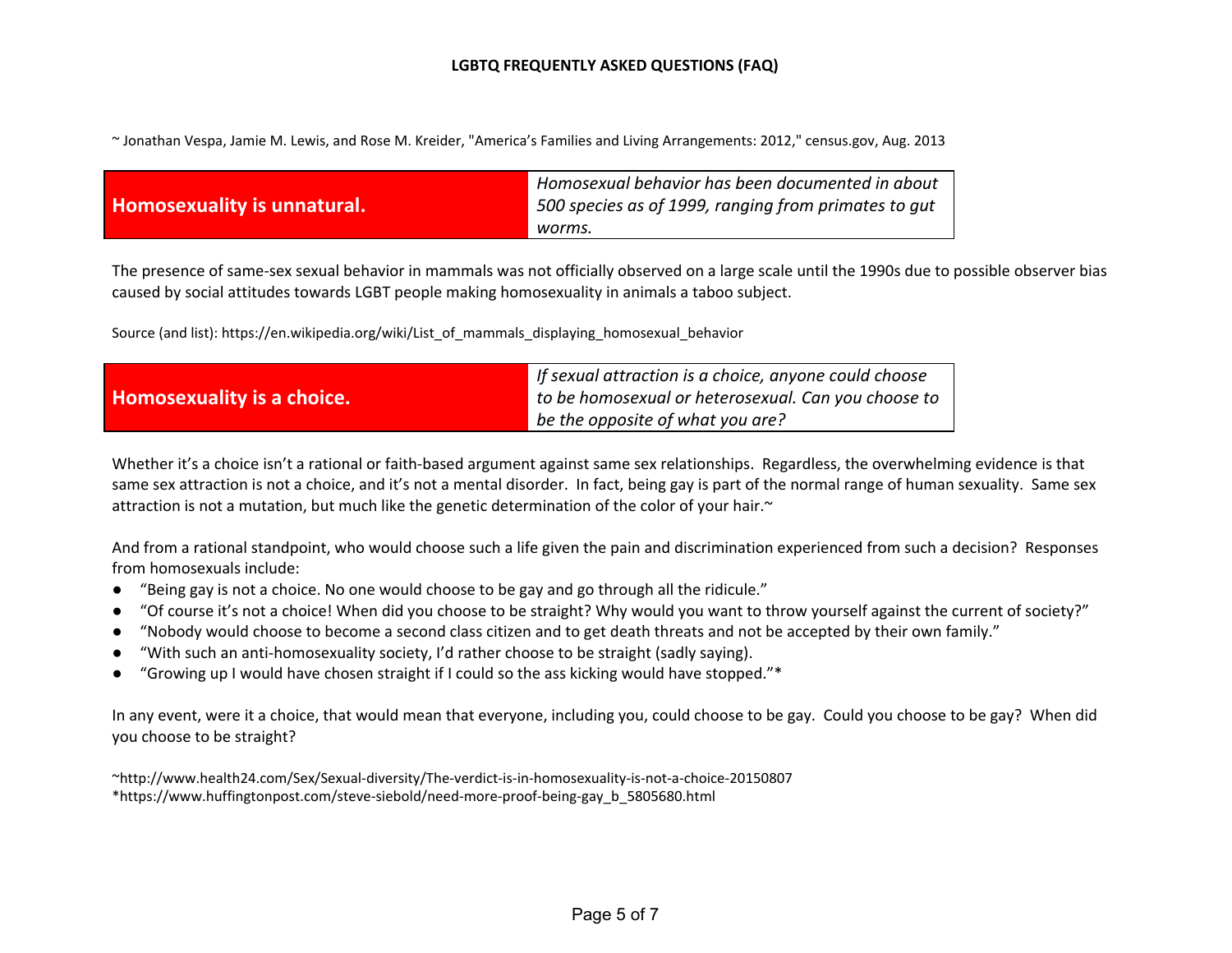|                                                     | Believing something to be unpleasant is not a basis    |
|-----------------------------------------------------|--------------------------------------------------------|
| <b>Homosexuality is personally offensive to me.</b> | for Biblical interpretation or restricting others from |
|                                                     | practicing their faith.                                |

While everyone is entitled to feel any way they like, being uncomfortable doesn't constitute a rational or faith-based argument against same sex relationships. It's likely that everyone considers the prospect of their own parents having sex, or people they consider unattractive having sex to be icky. But there's no religious prohibition on such acts. In fact, it's pretty evident that the opposite is true.

And just as with heterosexual relationships, the mechanics of sex is only one component of a relationship that includes love, caring, faithfulness, and self-sacrifice.

| Why should I even consider the idea that | Even many conservative Christians are reconsidering |
|------------------------------------------|-----------------------------------------------------|
| homosexuality is not a sin?              | the idea that homosexuality is a sin.               |

C.S. Lewis: "It is Christ Himself, not the Bible, who is the true word of God. The Bible, read in the right spirit and with the guidance of good teachers, will bring us to Him. We must not use the Bible as a sort of encyclopedia out of which texts can be taken for use as weapons."

Over the past decade, **evangelical support for gay marriage has more than doubled**, according to polling by the nonpartisan Public Religion Research Institute. The shift is especially visible among young evangelicals under age 35, a near majority of whom now support same-sex **marriage**. And gay student organizations have formed at Christian colleges across the country, including flagship evangelical campuses such as Wheaton College in Illinois and Baylor in Texas.\*

Two-thirds of U.S. Catholics now support same-sex marriage, as do a similar share of white mainline Protestants (68%). The share of white evangelical Protestants who support same-sex marriage has grown from 27% in 2016 to 35% in 2017.~

Some of the most prominent evangelicals—megachurch pastors, seminary professors and bestselling authors—have publicly announced support for gay marriage. The Presbyterian Church, a Protestant denomination with a significant minority of evangelicals, voted to allow ministers to perform same-sex weddings.\* These are some well-known evangelical Christians who have publicly broken from the traditional hardline position against same-sex marriage:

● **Brian [McLaren](http://www.patheos.com/blogs/tonyjones/2012/10/08/brian-mclaren-clarifies-his-view-on-homosexuality/)**. *"Over time, I could not square their stories and experiences with the theology I had inherited. So I re-opened the issue, read a lot, restudied Scripture, and came to believe that just as the Western church had been wrong on slavery, colonialism, environmental plunder, subordinating women*

*segregation and apartheid (all of which it justified biblically)* … *we had been wrong on this issue."*

**Adam [Hamilton](https://www.flatlandkc.org/beyond-belief/adam-hamilton-strains-prevent-schism-united-methodist-church/)**. Earlier in his ministry he, too, thought the Bible condemned homosexuality and thus he believed it would